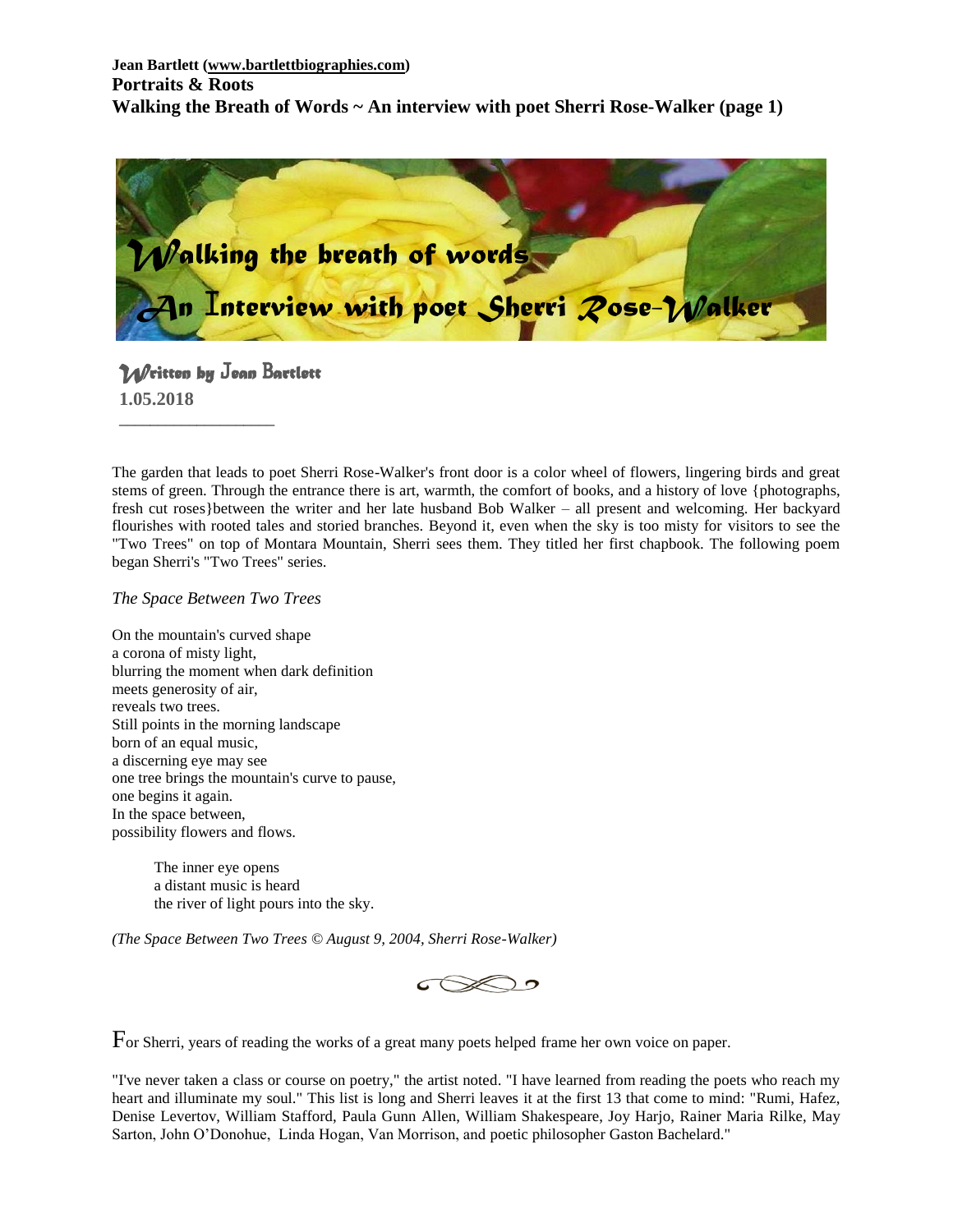

Sherri Rose-Walker is the eldest of four and the only daughter of Jeanne (Rose) Folsom and Rolfe Ames Folsom, Jr. An electrical engineer, Rolfe Folsom, Jr., graduated from the Massachusetts Institute of Technology (MIT) following the Second World War. He spent his career in the aerospace industry, eventually in a management position at the National Aeronautics and Space Administration (NASA), where he continued to work as a volunteer after he retired. A homemaker, Jeanne Folsom was a gifted gardner who would go on to work for many years in a local bookstore. Later in life, Jeanne took classes in order to join the Environmental Volunteers.

**Sherri Rose-Walker at home, January 5, 2018. (Jean Bartlett photo)**

.

"The Environmental Volunteers took groups of school children out into the local area and taught them about such things as plate techtonics, California Indian culture, and the local plants and animals."

Sherri was born in Cambridge, Massachusetts but grew up primarily in Palo Alto, California. Her family moved there when she was four.

"My parents believed the arts were essential. Not only was our home a place for the arts of all kinds, but both my parents practiced them and encouraged us to do the same. My father played the ukulele, clarinet, banjo and guitar, and sang barbershop with a local group. My mother taught herself to play the piano, was an amateur painter and created art in stitchery. Both were dedicated readers and both, later in their lives, wrote poetry.

"I wrote my first poem, a limerick, at the age of 7, though I don't recall anything about why I wrote it. The only thing I know for sure is that my Dad was fond of limericks, and that we did have books of children's poetry in the house, including that of Edward Lear."

As a child, Sherri wrote plays and filled her cast with neighborhood kids. She sang in her church choir. At 10, she was "Queen" in a production of "The Twelve Dancing Princesses" at the Children's Theater in Palo Alto. She began journaling at 12 and has never stopped, and throughout all of her school years she wrote short stories, some poetry, and "voluminous correspondence." She took glee club or choir in both junior high and high school. She was a member of the drama department throughout high school. Performances included the lead role of Sarah in Archibald MacLeish's Pulitzer Prize-winning play, "J.B." At her graduation she was one of two "gifted acting" students to receive a cash prize. She also won a scholarship to take acting lessons from theater virtuoso Conrad Bishop. In high school she additionally experimented with weaving, collage art and learned to play the guitar.

"At the end of my senior year in high school, our drama class was visited by Margrit Roma. She had studied theater with the legendary German director Max Reinhardt." (Reinhardt, 1873-1943, fled Nazi Germany in 1938 and moved to the United States via Great Britain. Roma fled Hitler's Germany for Paris, then headed to Hollywood, eventually moving to San Francisco in 1964.)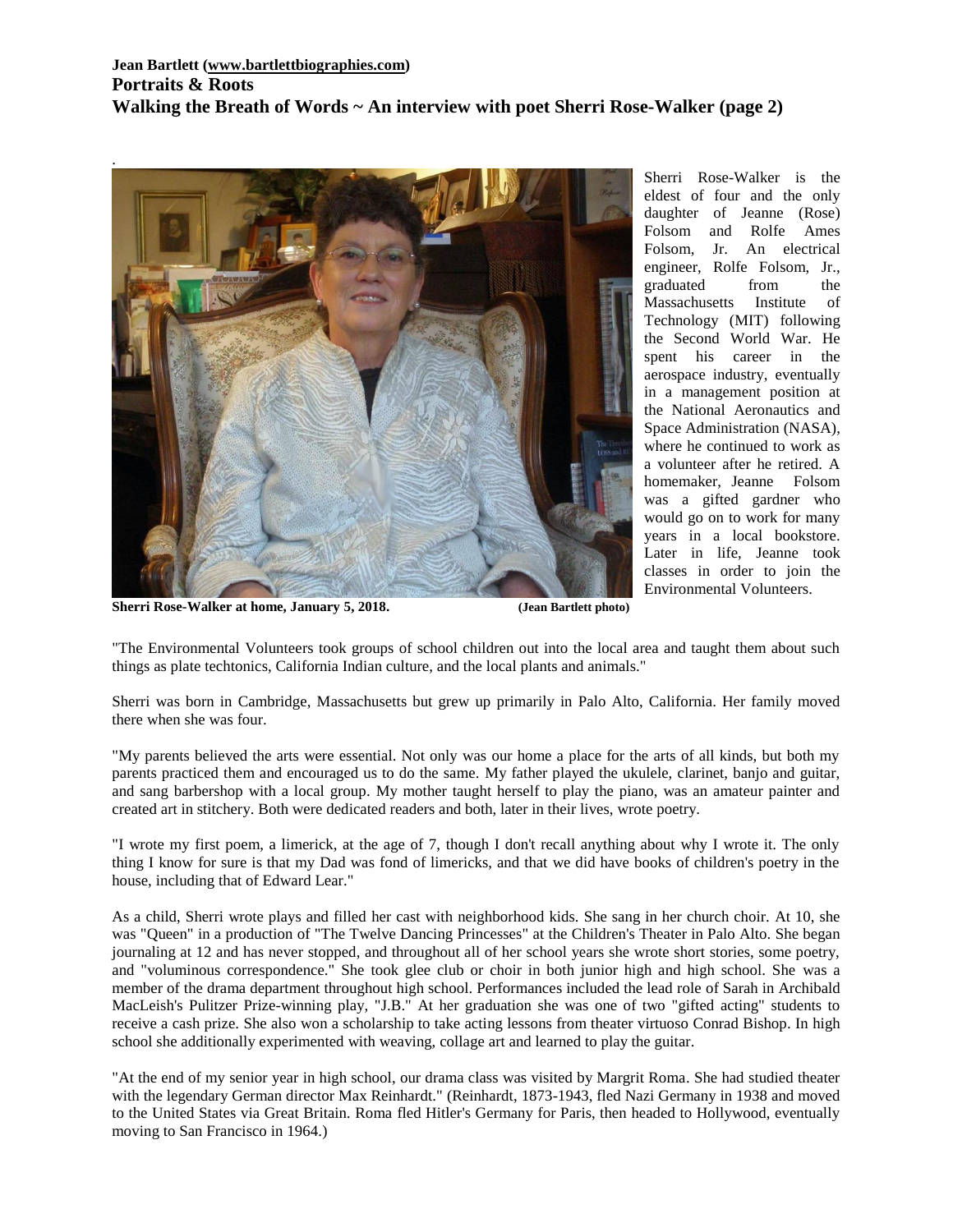#### **Jean Bartlett [\(www.bartlettbiographies.com\)](http://www.bartlettbiographies.com/) Portraits & Roots Walking the Breath of Words ~ An interview with poet Sherri Rose-Walker (page 3)**

"Roma was looking to form a troupe of young thespians to perform Shakespeare. I signed on, and a more tempestuous 18 months I'd never had before. We staged a production of 'Romeo and Juliet,' in which I played Juliet's nurse. We built our own sets, made our own costumes, and tried to get to grips with Shakespeare! Once we had been tutored by Roma, we knew Shakespeare from the inside out! We did several performances in the community; a local newspaper drama critic summed it up: 'Amateur, but robust!'" (That troupe, New Shakespeare Company at Trinity, became nationally known.)

Following graduation, Sherri joined four drama friends to form "Unmasqued Theater."

"Our purpose was to go to local high schools, perform short scenes, and then talk to the students about the joys and glories of theater. We wrote letters to all the local high schools. One of our members drew whimsical pictures on the envelopes. We were invited to perform, and did perform, several of 'our 'missions.' But, alas, inner dissension among us precipitated an early break-up of our group."

Sherri attended Foothill Community College in Los Altos Hills and then headed to San Francisco State University to study theater. But different interests and discoveries changed her course of study, and at SFSU she majored in anthropology and minored in special education. She would go on to receive her master's degree in special education. Throughout her days at Foothill, she performed in number of their plays. She additionally performed in Jean Giraudoux's anti-war play, 'Tiger at the Gates,' directed by her friend Conrad Bishop and presented by the community theater group, The Peninsula Religious Drama Guild. As the world outside of school beckoned, Sherri "withdrew from the world of theater."

She married for the first time in 1969. Her daughter was born in 1970, right before she finished her college finals. Marriage, raising a child, completing her thesis and helping her husband finalize his education, did not leave much time for writing. But she journaled and kept up with correspondence. She joined a writing group for a while and submitted several short stories, "without success." She also did some part-time work, which included working as a library aide at her daughter Joanie's school. Along the way she was encouraged to write by French-born novelist/essayist Anaïs Nin, whom she met at a Jungian seminar in Santa Cruz. She additionally received encouragement for her literary skills from *Atlantic Monthly*.

Her first marriage ended. She met Bob Walker when they both responded to a newspaper announcement of the formation of a community theater, and both volunteered to serve on the new theater's board. They married in 1981 and were married until his death from cancer in September of 2015.





**Bob Walker, 1994. Sherri Rose-Walker, January 5, 2018. (Jean Bartlett photo)**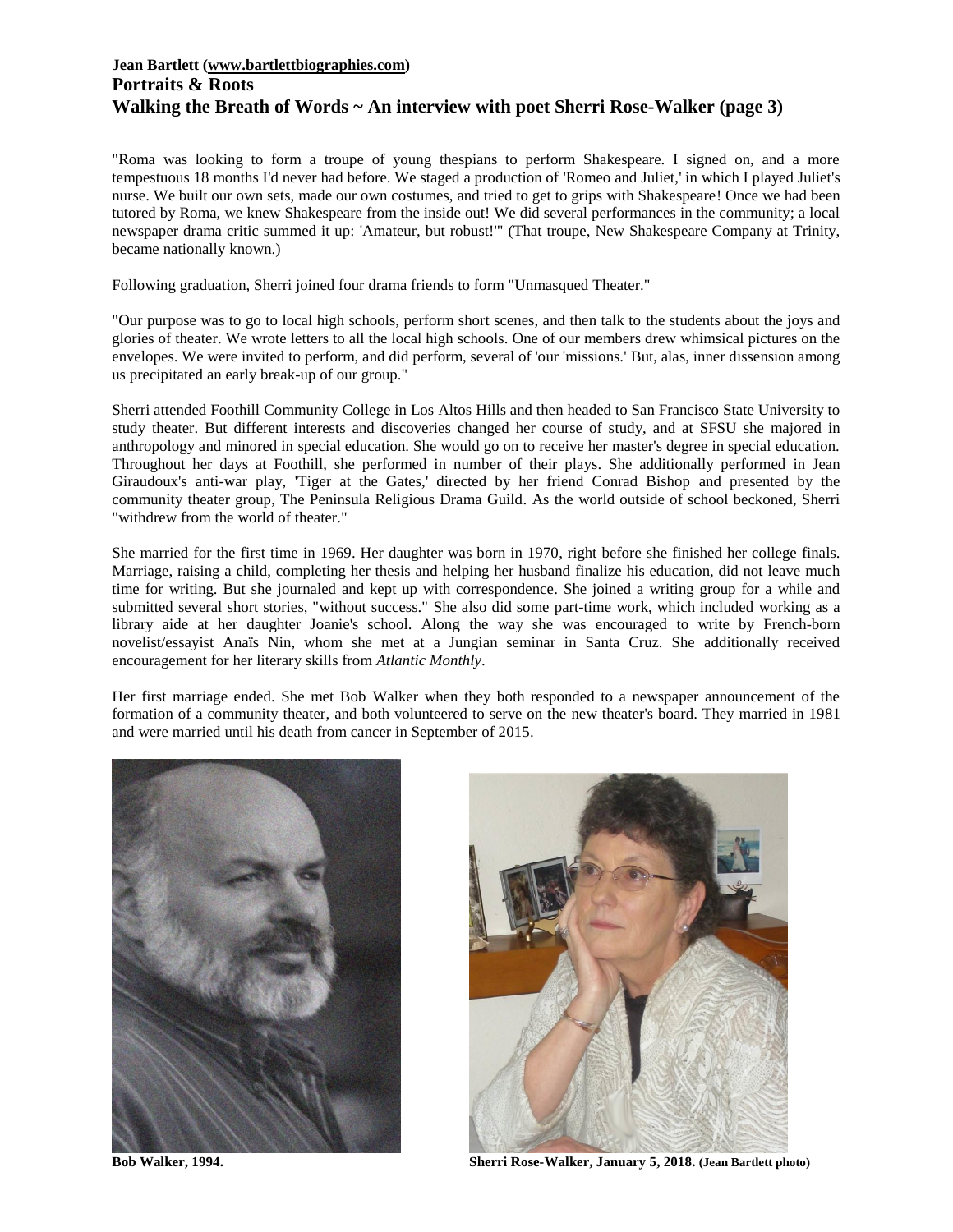#### **Jean Bartlett [\(www.bartlettbiographies.com\)](http://www.bartlettbiographies.com/) Portraits & Roots Walking the Breath of Words ~ An interview with poet Sherri Rose-Walker (page 4)**

In 1986, Sherri began writing poetry again and continued writing poetry until 1993. She then took a five year pause. In 1998, she and Bob, Pacificans since Valentine's Day 1992, were invited to attend a poetry reading at a little cafe in Half Moon Bay.

"The featured reader was a local poet, drummer and wood carver. His reading electrified me! I told him I wanted to start writing again, and he fixed me with a shamanic eye and said, 'Go home. Do it tonight!' So, I did. I wrote the poem 'Shapeshifter' for him. After that, Bob and I regularly attended this series which lasted for nearly 15 years. I continued to write, got the courage to read at open mic, and was a feature myself several times over the years. I haven't stopped writing since."

American poet and essayist William Stafford, 1914-1993, has long been one of Sherri's treasured educators. In October of 2006, she dedicated the following poem to him.

*Teach Me* (*For William Stafford*)

He wrote a poem every day, allowing what would to rise, and if the work didn't go as planned, *I lower my expectations*, he said; this man was too strong-hearted to go to war, found vaulted mansions in clods of earth. Meeting him only in print, I long to say, teach me; teach me that daily advent:

> words bubbling up, humble, strong, surprising, dreaming as they rise a steady hand receiving them, guiding them to a spacious page, musing over them, attending them until, in gratitude, they become still music.

*(Teach Me © October 18, 2006, Sherri Rose-Walker)*





**In the poet's garden, January, 2018. Jean Bartlett photo**

Sherri's husband Bob was always the first person to hear her new poems.

"In the 1980s, when we lived in the East Bay and I had begun writing, Bob would take me up to a little redwood grove, behind the Cal Berkeley football stadium. (It had) a miniature amphitheater and Bob would sit in the seats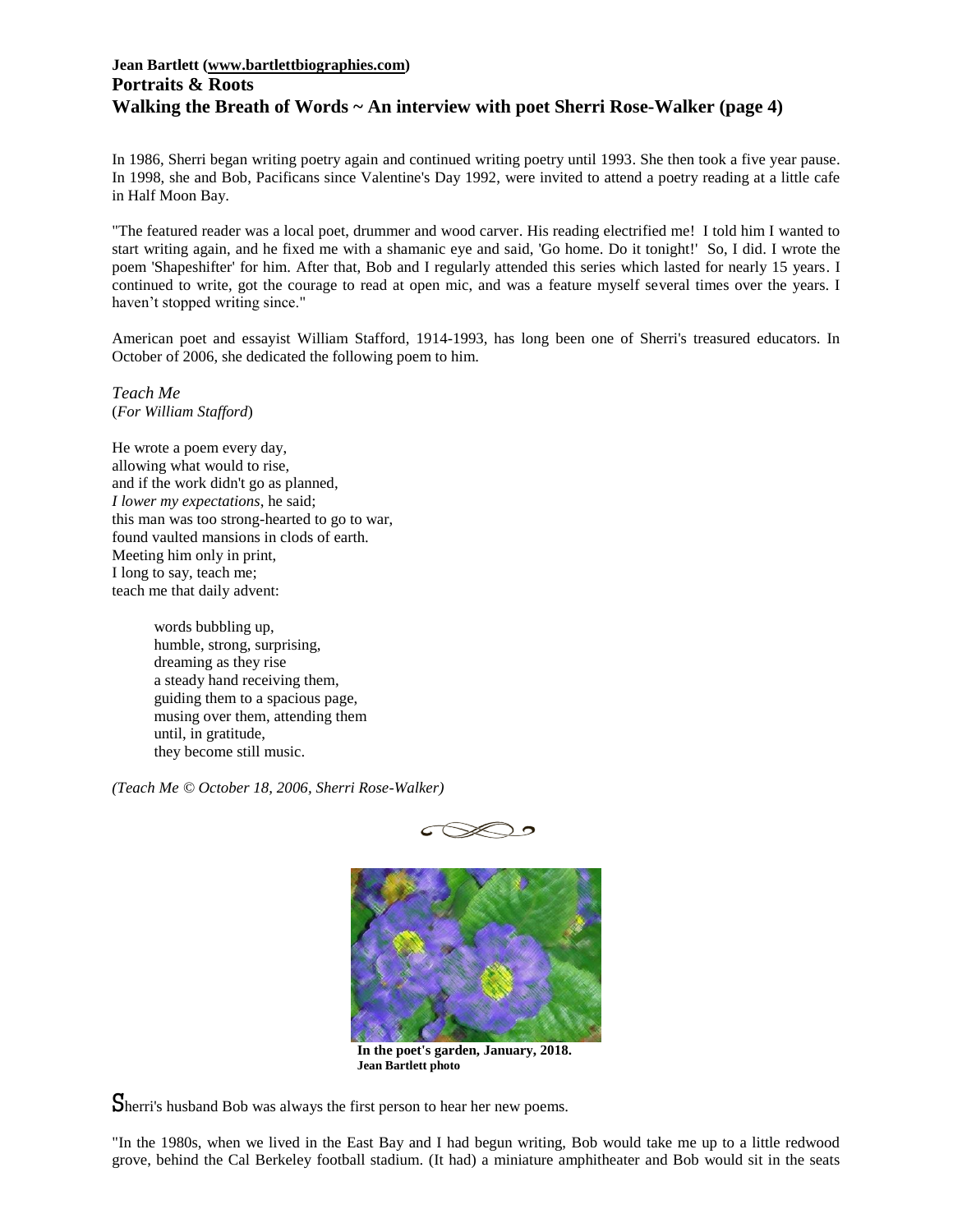## **Jean Bartlett [\(www.bartlettbiographies.com\)](http://www.bartlettbiographies.com/) Portraits & Roots Walking the Breath of Words ~ An interview with poet Sherri Rose-Walker (page 5)**

while I stood on the platform and read my newest work. He told me this was because poetry wasn't alive until it was given breath. He was right."

*Hymn To Silence*

Some mornings, silence is counterpoint to the usual cacophony, softening energy's intention as the air gentles to reverence.

> In the garden, time lengthens, birds' liquid notes echo the litany of leaves, offering a deeper point of departure.

Receiving stillness is blue heaven on the skin, a dawning joy, fluency leading toward transformation's house of gold.

*(Hymn To Silence © July 23, 2010, Sherri Rose-Walker)*



Bob Walker began his career as a journalist then headed off into rock 'n' roll. He was road manager for the psychedelic rock band, It's A Beautiful Day. He did a stint working for Bill Graham at the legendary Fillmore Auditorium. Educated in sound technology, "He was a co-inventor of the audio device Clear-Com, which enabled NASA engineers to hear one another through headsets while testing jet engines." He worked for a sound company for 10 years, and then went to work for a lighting and production company as a producer of large and small events.



**Bob and Sherri, 1979.**

"I have never had, nor will I ever have, so dedicated or so loving a mentor. We had shared, from the beginning of our relationship, a love of poetry. We read it aloud to each other, inscribed lines of our favorite poem – 'The Ivy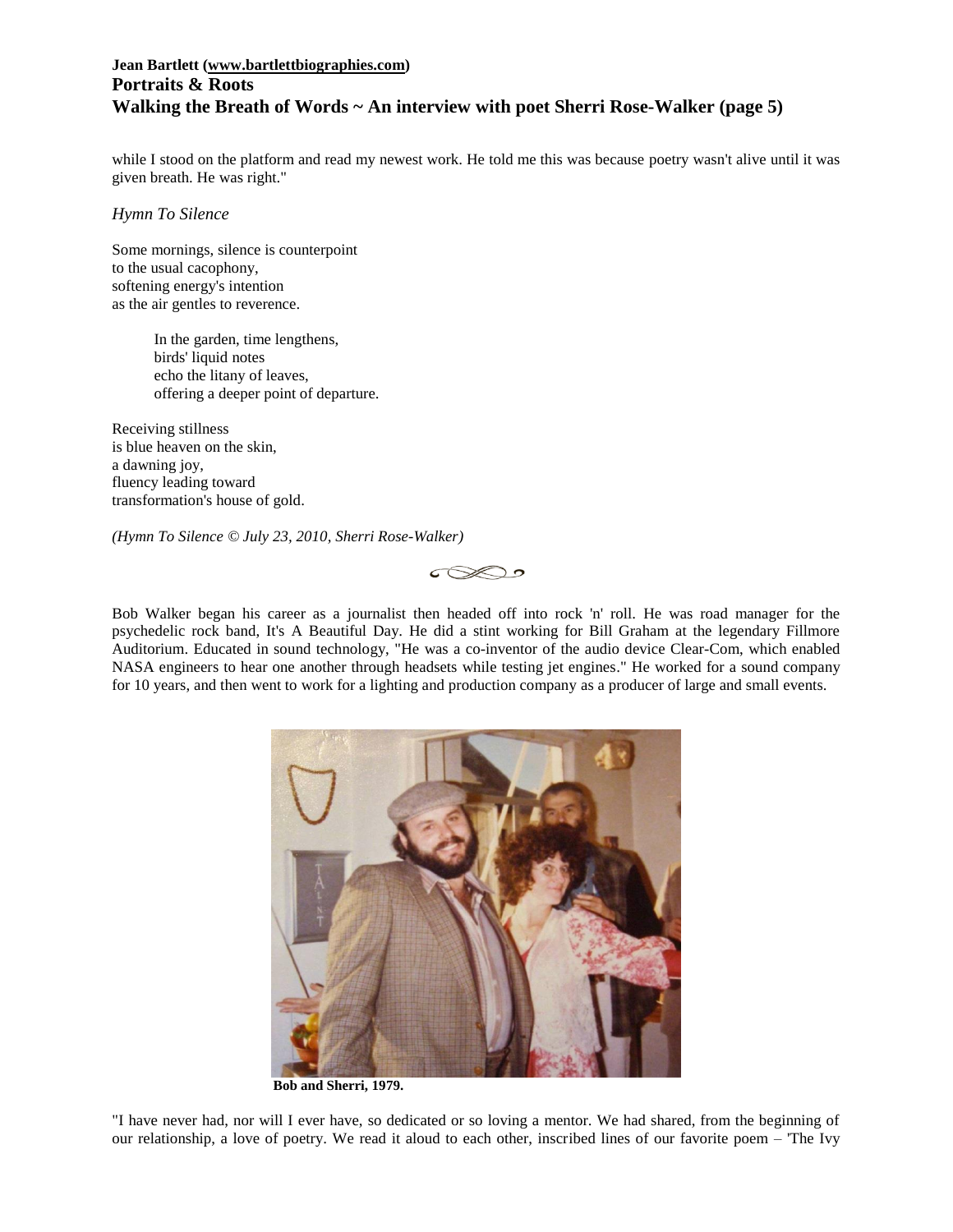#### **Jean Bartlett [\(www.bartlettbiographies.com\)](http://www.bartlettbiographies.com/) Portraits & Roots Walking the Breath of Words ~ An interview with poet Sherri Rose-Walker (page 6)**

Crown' by William Carlos Williams – in our wedding rings, and over the years, put together an enormous collection of poetry in our library. Bob used to say, with great satisfaction, 'We have more poetry than most book stores.' True.

"Bob did not deliver 'literary' criticism. But I learned to hope for a certain kind of silent response that meant he had heard the poem and that it had gone into his heart and found a home there. He once said he was in awe of my poetry. This may be the reason that he orchestrated both of my chapbooks." (The second chapbook is "Celtic Ray.") "They would not exist, had it not been for his devotion and work. During the last months of his life, he felt so unwell – we didn't know why then, the doctors told him he had the flu – and he was working  $24/7$  on a series of huge, huge shows on the Navy aircraft carrier Hornet. But when he came home at night, he worked on the computer layout for 'Celtic Ray.' There will never be a greater gift of love."

Sherri considers Bob one of her great muses and over the years wrote many poems for him. Since his death, she has written over four dozen more. "As he taught me, there is no end to love."

#### *Flowering Plum*

We'd been for a walk in the hills. Mid-winter was keeping most things bare, and the stream beds exuberant with rain; there were buds on river dogwood and willow. Stopping at a nursery, we admired another gathering of slender trees. Branches flushed red gave no hint of the sensuous foam of blossom later to clothe them in aphrodite pink.

> Planting our tree in the garden with offerings of humus and water, we felt blessed simply to share our lives with this gracious, expectant presence.

*(Flowering Plum © January 30, 2006, Sherri Rose-Walker)*



#### *A Dawning Joy*

Growing confused in the noise and shouting, stumbling along the blank wall, some mercy released the voice of my longing. *Friend*, the word barely whispered Before the secret door swung wide.

> Crossing the threshold to verdant silence, a bird offered one pure, still note to the glimmering moon as the poet held out his beautiful hands to me; I met them with my own.

Together, we wandered, dreaming iridescent words that hovered over us in a butterfly cloud of dawning joy.

*(A Dawning Joy © December 13, 2007, Sherri Rose-Walker)*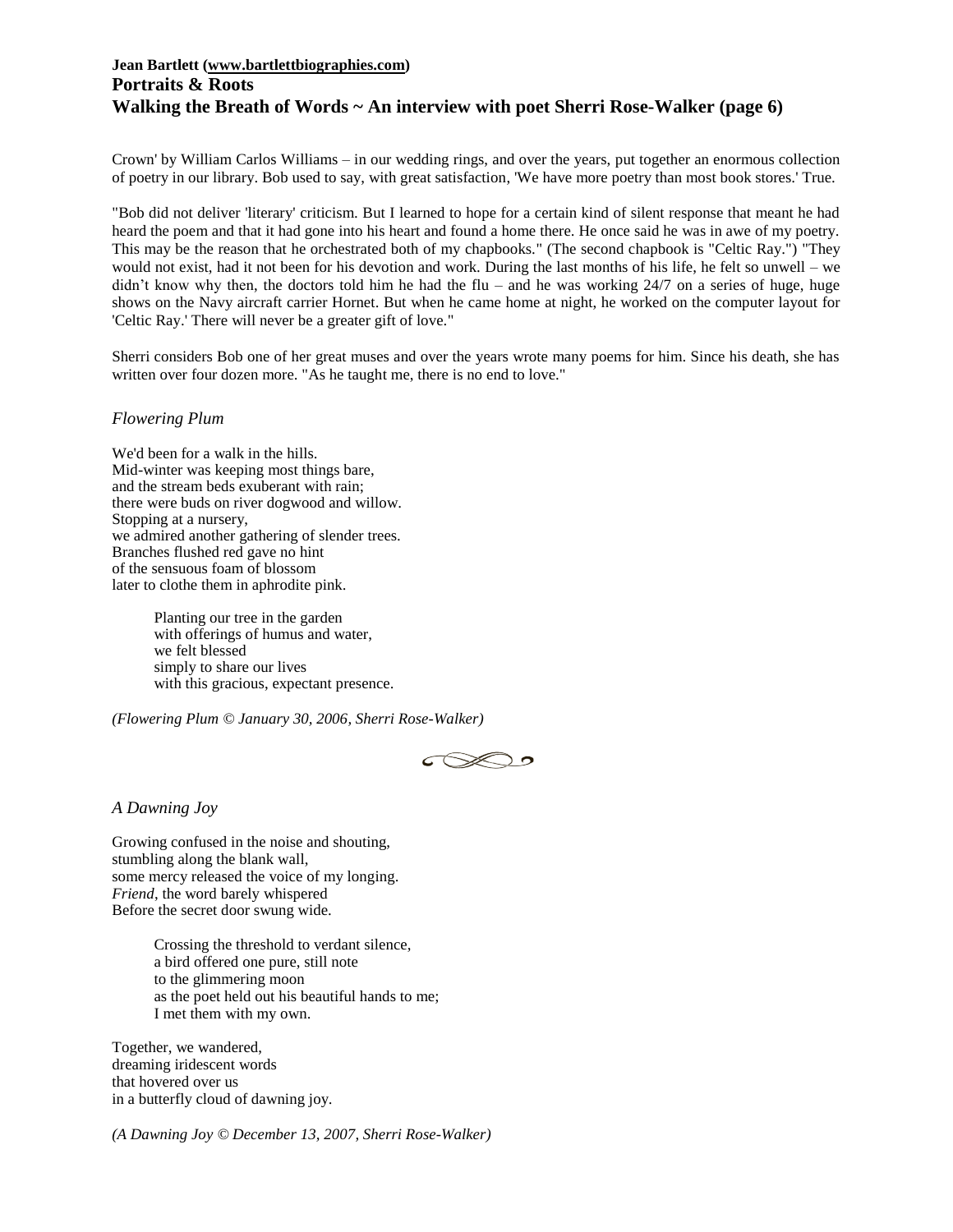## **Jean Bartlett [\(www.bartlettbiographies.com\)](http://www.bartlettbiographies.com/) Portraits & Roots Walking the Breath of Words ~ An interview with poet Sherri Rose-Walker (page 7)**

It was April of 2011 that I first came across the poet. Sherri had "inaugurated" every last Saturday of the month as Poetry Night at Florey's Book Co. in Pacifica, [http://floreysbooks.blogspot.com.](http://floreysbooks.blogspot.com/) My part was to introduce these events in an article in the *Pacifica Tribune*. I interviewed Sherri, as is often done in the deadlined-industry of newspaper reporting, without physically meeting her. (We have since met.) I discovered then as now, that Sherri's comfort with the journey of words was sweet and still, a transformative path through life's inexplicables.

Sherri explained the purpose of her Florey's mission, with a quote from incomparable writer Ursula K. LeGuin.

"I want to see poetry not as fancy pastry but as bread; the poem not as masterpiece but as life-work."

In January of 2018, Sherri elaborated on the extraordinary voice of poetry.



**The poet reads at her home in 2011.**

"The great poet Rilke said that poetry is the natural prayer of the human soul. What that means to me, what the quote from Ursula LeGuin means to me, is that poetry is ordinary, accessible, belongs to us all and is **in** us all, though it may never be outwardly expressed, written down, or shared with anyone – let alone published. All those things are circumstantial and after the fact. The fact is that when we need to express deeply felt joy, sorrow, exultation, rage, grief or despair, poetry rises up. It is the language of the heart.

"William Stafford said that writing is among the great, free human activities. If someone wants to write, needs to write, they don't have to buy fancy equipment, go to a fancy place, be trained in some fancy way – though, of course, some people will do some or all of those things. All they need is a pen and a napkin, or the back of an envelope. One of the things that most inspired me in my early years of writing was reading about people imprisoned for years who, without even pencil and paper, just kept saying their words over and over and over so that they **knew** them viscerally. No one could stop them, no authority, no punishment. They could look up through the bars of their prison window and see' ''the teaching stars'…Dorothy Dunnett.

"Then there is the fact of language itself. Our native tongue, the mother tongue that we speak is rich with history, subtext, context, implication, connotation, symbolism, metaphor and complexities that etymologists spend their lives deciphering. The native speaker of any language inherits layer upon layer of meaning, and when you start to write, these layers rise up to help! I think it is also true that if you have done a lot of reading, things just seep in so that when you pick up your pen, words emerge that you didn't necessarily fabricate yourself. Now, after many years of writing, I very often have this experience; I am the amanuensis for much that is perhaps shaped by my life, which includes being a passionate bibliophile, but that I have not invented independently. We are all always building on the past.

"That isn't to say there isn't anything new. I think the past that writers and all artists build on – the 'cloud of archetypal images that feeds me,' as the poet May Sarton put it – is our foundation and our rock. But each new generation, or epoch needs to have things framed in language and image that makes sense to them. So, I think that writers, and all artists, need to find for their times, the way to express things that people of their times can hear. It is my conviction that there is a layer of bedrock, fundamental truth that roots our human lives in the wisdom of collective human experience. But because we have different ways of understanding, we need words and images and dancing and music, and all kinds of art, that clothe the archetypal truths in forms that we can recognize and embrace."

Years before Sherri and Bob moved to Pacifica, they began to host friends in their home to read poetry.

"We were always amazed by how themes would emerge, without any pre-arrangement, and it is more fun than anyone can believe who hasn't done it."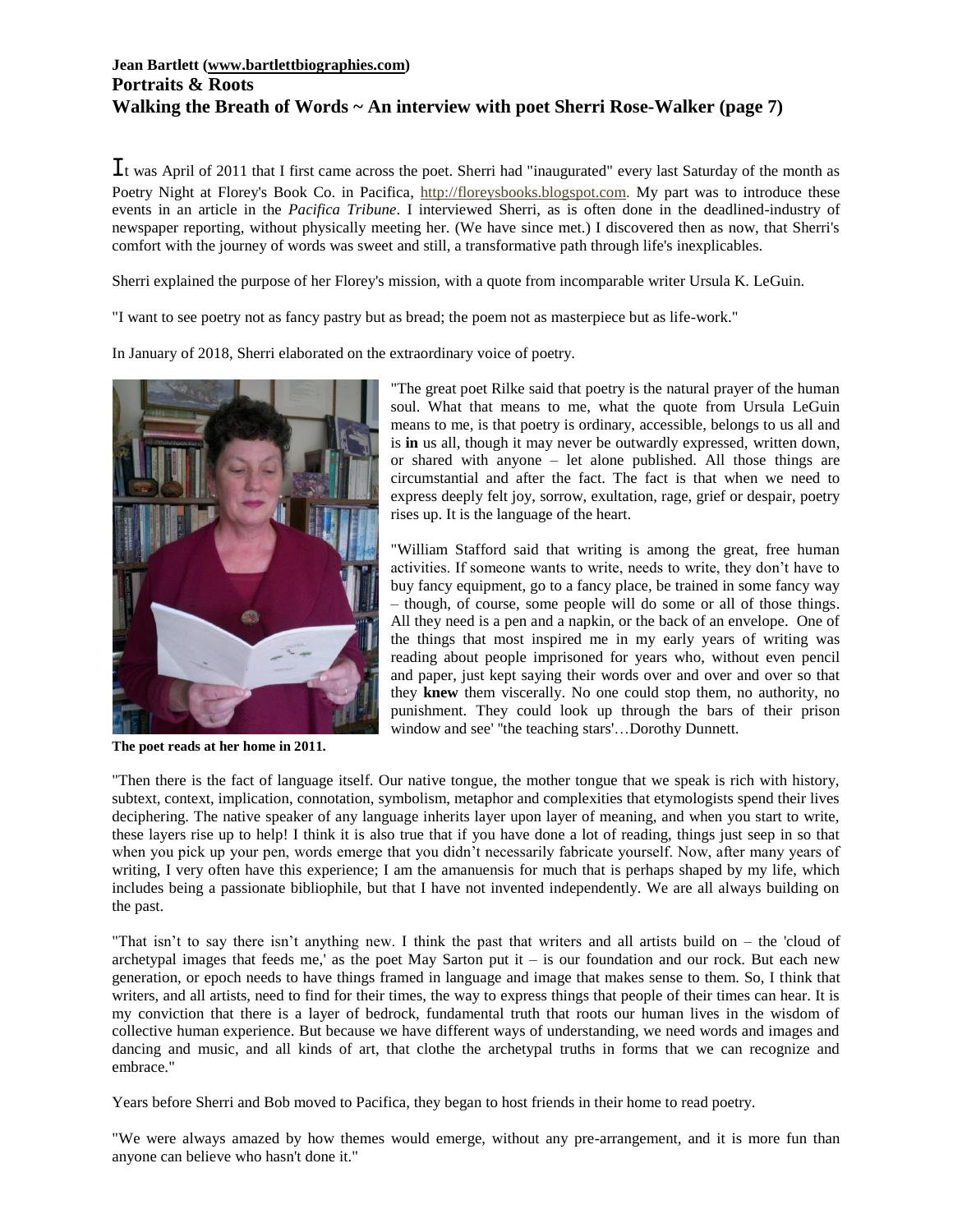### **Jean Bartlett [\(www.bartlettbiographies.com\)](http://www.bartlettbiographies.com/) Portraits & Roots Walking the Breath of Words ~ An interview with poet Sherri Rose-Walker (page 8)**

In 2010, the couple began to travel to poetry series in order to hear other poets and to give Sherri the chance to practice reading her poetry in public.

#### *The Dark Remnants of Night*

Night-hidden violence has ended. With the advent of morning, silence takes grief in her everlasting arms. Small sounds, innocent of lingering fear, slowly emerge; notes of fresh melody lend their purest resonance to the sacrament of the day.

> Sheltering liquid bird call, litany of leaves, light, praising flower faces, the offering bowl of the garden lifts up the dark remnants of night to the tenderness of air, the mercy of the sky.

*(The Dark Remants of Night © May 28, 2011, Sherri Rose-Walker)*



Sherri explained the set-up for a poetry reading – linens, flowers, a stand for reading – through a quote by Grateful Dead drummer Mickey Hart, "You have to set the stage for magic."

"A poetry reading is an endangered species. It is an event where – at least in the series I have done – people put away their devices, listen to each other, talk to each other in real time, eat and drink together, touch each other, and share things which might not be expressed in any other context. Poets give breath to the words of their hearts, they are received by the audience – and Florey's audiences are notable for their respectful, attentive receptiveness to all kinds of poetry – and it is amazing to see what can happen when people are moved by the power of language, and the depth of feeling that is often expressed. Sometimes, just the opportunity to speak your words out loud is a transformative experience for a poet, especially those new to it. It is completely different from just reading it (silently) on the page. When you read to others, you will sometimes hear those little exhalations, sighs, or indrawn breaths that tell you your words have resonated with someone's heart."



**Sherri and Bob with poet Stephen Kopel, 2012.**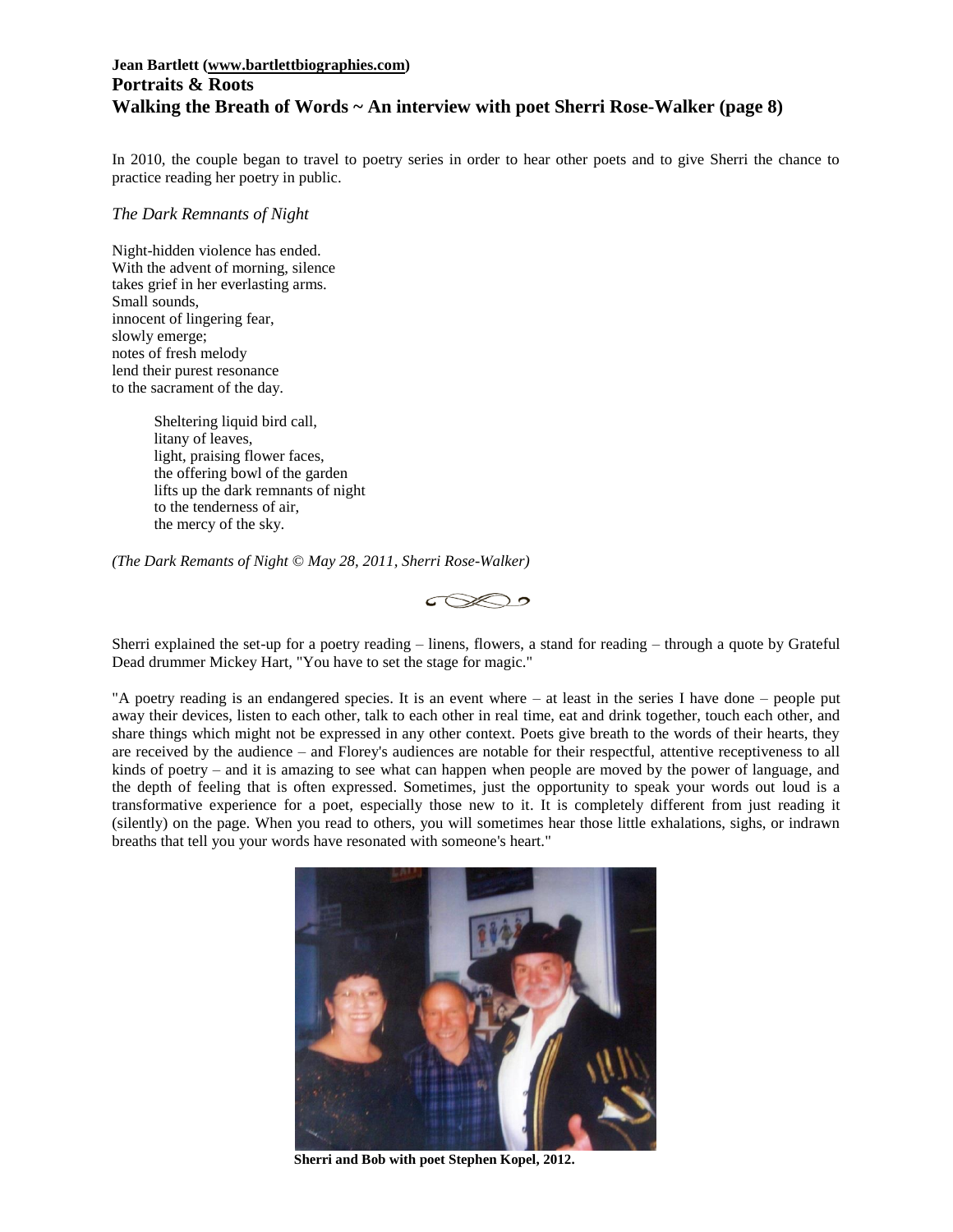### **Jean Bartlett [\(www.bartlettbiographies.com\)](http://www.bartlettbiographies.com/) Portraits & Roots Walking the Breath of Words ~ An interview with poet Sherri Rose-Walker (page 9)**

Sherri's work has been published for a number of years, going back to 1994, in the *We'Moon* datebook and wall calendars, [https://wemoon.ws.](https://wemoon.ws/) She has also been published in Bay Area *Poet's Seasonal Review*, *San Francisco Peace and Hope*, *Poetalk*, and Marin Poetry Center anthologies, to name a few. Two of her poems have been made into songs by the San Francisco-based band, Devi Vaani, a band dedicated to the Divine Feminine, [www.devivaani.org.](http://www.devivaani.org/) Sherri's chapbook "Two Trees" was first read at M. Coffee in Half Moon Bay in August of 2010. Her chapbook "Celtic Ray," which draws its title from a song by Van Morrison, was first presented in March of 2015, at the Poetry Kitchen in Los Gatos, hosted by Sherri's friend Erica Gross, at that time the town's Poet Laureate.

Sherri reflected on what her husband would have really wanted her to get across in this "poet" interview.

"I think he would want me to be revealed as a 'poetic champion.'" (This is a Van Morrison phrase, and Van Morrison is, as Sherri explained, one of the poets and musicians that she and Bob revered most.) "He would want me to champion poetry, and all the arts, because they are where the creative imagination lives and breathes and has its being – giving rest and nourishment to the human heart and soul. This is critically important, Bob and I believed, because in our increasingly impersonal, standardized society, heart and soul and all the delicate magic of life are constantly under attack. It's crucial for people to know that they don't have to fill the Coliseum, be published in *Atlantic Monthly* or win the Pulitzer Prize to engage with the creative imagination, and it is important that they do so! And it is essential to give breath to the efforts, even if it is to an audience of one!

"I think Bob would also want me to stand up and be counted, as a lover of language, a poet who is a woman, a person who has suffered and grieved, gone into darkness and come out with some surprising gifts discovered there. These gifts, not of my making, can yet be shared, and encouraged in others who also struggle and suffer and grieve. Our society is not receptive or welcoming to these parts of our common human life, but accepting them in ourselves and others opens us to generosity and compassion, gives us the freedom of the full spectrum of what it is to be human."

"Poetry is one of the great, free human activities," Sherri went on to say, "not only because there need be no money involved, but because – if you choose it – there is complete freedom from any outside influence or interference. Reading poetry can offer maps that guide and support you. But if you also write it, you are doubly blessed because coming into connection with creative imagination is a humbling, enlivening and illuminating experience that changes you – makes you more spacious, more compassionate and more human."

The following poem closes the poet's "Two Trees" series.

*Soli Deo Gloria*

Still faintly luminous, a ragged half moon faded as sunlight touched the mountain. Above shadowed slopes, two trees stood against cold, clear sky, a pool of light foaming at their feet. Fed by the river far below, and the secret lake, this confluence of light poured over the face of the mountain, illuminating it like a lover's hand. High above, birds celebrated the morning.

*(Soli Deo Gloria © December 1, 2004, Sherri Rose-Walker)*